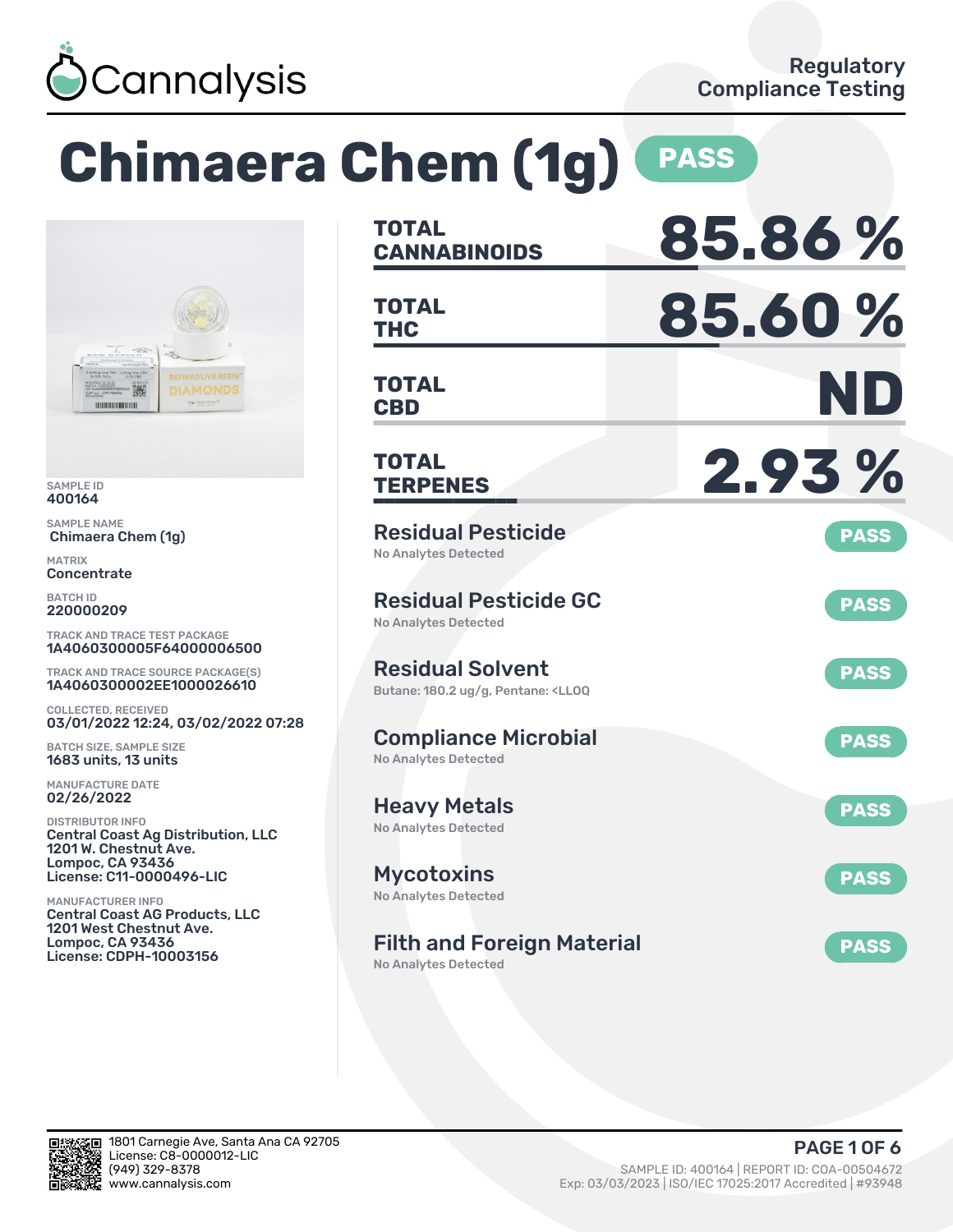

# CANNABINOID ANALYSIS

- Total THC,CBD value(s) have been decarboxylated.
- Total Cannabinoid value(s) have been decarboxylated.  $\mathbf{\Theta}$

| TOTAL THC:          | 856.0 mg/g (85.60 %), 856 mg per package |
|---------------------|------------------------------------------|
| TOTAL CBD:          | ND.                                      |
| TOTAL CANNABINOIDS: | 858.6 mg/g (85.86 %)                     |

UNIT OF MEASUREMENT: Milligrams per Gram(mg/g)

| <b>ANALYTE</b>         | <b>RESULT</b>           | LOD    | <b>LLOO</b> | <b>ANALYTE</b>   | <b>RESULT</b> | LOD    | LL <sub>00</sub> |
|------------------------|-------------------------|--------|-------------|------------------|---------------|--------|------------------|
| THCa                   | 976.0 mg/g (97.60 %)    | 0.5000 | 1.0000      | CBDa             | ND.           | 0.5000 | 1.0000           |
| D9THC                  | <b>ND</b>               | 0.5000 | 1.0000      | CBD              | <b>ND</b>     | 0.5000 | 1.0000           |
| D8THC                  | <b>ND</b>               | 0.5000 | 1.0000      | CBD <sub>v</sub> | <b>ND</b>     | 0.5000 | 1.0000           |
| <b>CBN</b>             | <b>ND</b>               | 0.5000 | 1.0000      | CBCa             | <b>ND</b>     | 0.5000 | 1.0000           |
| THCva                  | 2.606 mg/g $(0.2606\%)$ | 0.5000 | 1.0000      | <b>CBC</b>       | <b>ND</b>     | 0.5000 | 1.0000           |
| <b>THC<sub>v</sub></b> | ND.                     | 0.5000 | 1.0000      | CBGa             | <b>ND</b>     | 0.5000 | 1.0000           |
| <b>ExoTHC</b>          | <b>ND</b>               | 0.5000 | 1.0000      | <b>CBG</b>       | <b>ND</b>     | 0.5000 | 1.0000           |
| <b>CBL</b>             | <b>ND</b>               | 0.5000 | 1.0000      |                  |               |        |                  |
|                        |                         |        |             |                  |               |        |                  |

#### ADDITIONAL INFORMATION

| Method:              | SOP-TECH-001 | Sample Prepped: 03/02/2022 12:58  | Sample Approved: 03/03/2022 12:49  |  |
|----------------------|--------------|-----------------------------------|------------------------------------|--|
| Instrument: UPLC-DAD |              | Sample Analyzed: 03/02/2022 17:17 | Prep-Analytical Batch: 35762-29560 |  |

# TERPENE ANALYSIS

|  | TOTAL TERPENES: |
|--|-----------------|
|--|-----------------|

29.30 mg/g (2.930 %)

UNIT OF MEASUREMENT: Milligrams per Gram(mg/g)

| <b>ANALYTE</b>  | <b>RESULT</b>            | LOD    | <b>LLOO</b> |  | <b>ANALYTE</b>          | <b>RESULT</b>                                      | <b>LOD</b> | <b>LLOQ</b> |
|-----------------|--------------------------|--------|-------------|--|-------------------------|----------------------------------------------------|------------|-------------|
| 3-Carene        | <b>ND</b>                | 1.000  | 2.500       |  | Alpha bisabolol         | <ll0q< td=""><td>0.1000</td><td>0.500</td></ll0q<> | 0.1000     | 0.500       |
| Alpha cedrene   | ND                       | 1.000  | 2.500       |  | Alpha humulene          | 2.041 mg/g (0.2041%)                               | 0.5000     | 1.000       |
| Alpha pinene    | 1.254 mg/g $(0.1254 \%)$ | 0.1000 | 1.000       |  | Alpha terpinene         | <b>ND</b>                                          | 0.5000     | 1.000       |
| Alpha terpineol | 0.7592 mg/g $(0.0759\%)$ | 0.3260 | 0.6520      |  | Beta caryophyllene      | 8.090 mg/g (0.8090 %)                              | 0.5000     | 1.000       |
| Beta myrcene    | 3.814 mg/g (0.3814 %)    | 0.5000 | 1.000       |  | Beta pinene             | <ll0q< td=""><td>0.6070</td><td>1.214</td></ll0q<> | 0.6070     | 1.214       |
| Borneol         | <b>ND</b>                | 1.000  | 2.500       |  | Camphene                | <b>ND</b>                                          | 0.5000     | 1.000       |
| Camphor         | <b>ND</b>                | 0.1000 | 0.5000      |  | Caryophyllene oxide ND  |                                                    | 0.5000     | 2.500       |
| Cedrol          | ND                       | 0.5000 | 1.000       |  | Cis geraniol            | <b>ND</b>                                          | 1.000      | 2.500       |
| Cis nerolidol   | <b>ND</b>                | 2.500  | 5.000       |  | Eucalyptol              | <b>ND</b>                                          | 0.1000     | 0.500       |
| Fenchol         | 1.308 mg/g (0.1308 %)    | 0.5000 | 1.000       |  | Fenchone                | <lloq< td=""><td>0.1000</td><td>0.500</td></lloq<> | 0.1000     | 0.500       |
| Gamma terpinene | ND                       | 0.1000 | 0.5000      |  | Gamma terpineol         | <b>ND</b>                                          | 0.2090     | 0.523       |
| Geranyl acetate | <b>ND</b>                | 0.1000 | 0.5000      |  | Isoborneol              | <b>ND</b>                                          | 0.5000     | 1.000       |
| Isopulegol      | <b>ND</b>                | 2.500  | 5.000       |  | Limonene                | $8.461 \,\mathrm{mg/g}$ (0.8461%)                  | 0.5000     | 2.500       |
| Linalool        | 2.036 mg/g (0.2036 %)    | 0.5000 | 1.000       |  | Menthol                 | <b>ND</b>                                          | 1.000      | 2.500       |
| Ocimene 1       | <b>ND</b>                | 0.1550 | 0.3100      |  | Ocimene 2               | $<$ LLOO                                           | 0.3450     | 1.725       |
| P-cymene        | ND                       | 0.5230 | 1.045       |  | P-mentha-1,5-diene ND   |                                                    | 0.5000     | 1.000       |
| Pulegone        | <b>ND</b>                | 0.1000 | 0.5000      |  | Sabinene                | <b>ND</b>                                          | 0.5000     | 1.000       |
| Terpinolene     | 1.541 mg/g (0.1541 %)    | 0.1000 | 0.5000      |  | Trans beta farnesene ND |                                                    | 2.500      | 5.000       |
| Trans geraniol  | ND                       | 0.5000 | 2.500       |  | Trans nerolidol         | <b>ND</b>                                          | 0.5000     | 2.500       |
| Valencene       | <b>ND</b>                | 0.5000 | 1.000       |  |                         |                                                    |            |             |

| ANALYTE         | <b>RESULT</b>            | LOD    | <b>LLOQ</b> |  | ANALYTE                 | <b>RESULT</b>                                       | <b>LOD</b> | <b>LLOQ</b> |
|-----------------|--------------------------|--------|-------------|--|-------------------------|-----------------------------------------------------|------------|-------------|
| 3-Carene        | <b>ND</b>                | 1.000  | 2.500       |  | Alpha bisabolol         | <ll0q< td=""><td>0.1000</td><td>0.5000</td></ll0q<> | 0.1000     | 0.5000      |
| Alpha cedrene   | <b>ND</b>                | 1.000  | 2.500       |  | Alpha humulene          | $2.041$ mg/g $(0.2041\%)$                           | 0.5000     | 1.000       |
| Alpha pinene    | 1.254 mg/g $(0.1254\%)$  | 0.1000 | 1.000       |  | Alpha terpinene         | <b>ND</b>                                           | 0.5000     | 1.000       |
| Alpha terpineol | 0.7592 mg/g $(0.0759\%)$ | 0.3260 | 0.6520      |  | Beta caryophyllene      | 8.090 mg/g (0.8090 %)                               | 0.5000     | 1.000       |
| Beta myrcene    | 3.814 mg/g (0.3814 %)    | 0.5000 | 1.000       |  | Beta pinene             | <ll0q< td=""><td>0.6070</td><td>1.214</td></ll0q<>  | 0.6070     | 1.214       |
| Borneol         | <b>ND</b>                | 1.000  | 2.500       |  | Camphene                | <b>ND</b>                                           | 0.5000     | 1.000       |
| Camphor         | <b>ND</b>                | 0.1000 | 0.5000      |  | Caryophyllene oxide     | <b>ND</b>                                           | 0.5000     | 2.500       |
| Cedrol          | ND.                      | 0.5000 | 1.000       |  | Cis geraniol            | <b>ND</b>                                           | 1.000      | 2.500       |
| Cis nerolidol   | <b>ND</b>                | 2.500  | 5.000       |  | Eucalyptol              | <b>ND</b>                                           | 0.1000     | 0.5000      |
| Fenchol         | 1.308 mg/g (0.1308 %)    | 0.5000 | 1.000       |  | Fenchone                | <lloq< td=""><td>0.1000</td><td>0.5000</td></lloq<> | 0.1000     | 0.5000      |
| Gamma terpinene | ND.                      | 0.1000 | 0.5000      |  | Gamma terpineol         | <b>ND</b>                                           | 0.2090     | 0.5230      |
| Geranyl acetate | ND                       | 0.1000 | 0.5000      |  | Isoborneol              | <b>ND</b>                                           | 0.5000     | 1.000       |
| Isopulegol      | <b>ND</b>                | 2.500  | 5.000       |  | Limonene                | 8.461 mg/g (0.8461%)                                | 0.5000     | 2.500       |
| Linalool        | 2.036 mg/g (0.2036 %)    | 0.5000 | 1.000       |  | Menthol                 | <b>ND</b>                                           | 1.000      | 2.500       |
| Ocimene 1       | <b>ND</b>                | 0.1550 | 0.3100      |  | Ocimene 2               | <ll0q< td=""><td>0.3450</td><td>1.725</td></ll0q<>  | 0.3450     | 1.725       |
| P-cymene        | <b>ND</b>                | 0.5230 | 1.045       |  | P-mentha-1,5-diene ND   |                                                     | 0.5000     | 1.000       |
| Pulegone        | <b>ND</b>                | 0.1000 | 0.5000      |  | Sabinene                | <b>ND</b>                                           | 0.5000     | 1.000       |
| Terpinolene     | 1.541 mg/g $(0.1541\%)$  | 0.1000 | 0.5000      |  | Trans beta farnesene ND |                                                     | 2.500      | 5.000       |
| Trans geraniol  | ND.                      | 0.5000 | 2.500       |  | Trans nerolidol         | <b>ND</b>                                           | 0.5000     | 2.500       |
|                 |                          |        |             |  |                         |                                                     |            |             |



1801 Carnegie Ave, Santa Ana CA 92705 License: C8-0000012-LIC<br>(949) 329-8378 (949) 329-8378 SAMPLE ID: 400164 | REPORT ID: COA-00504672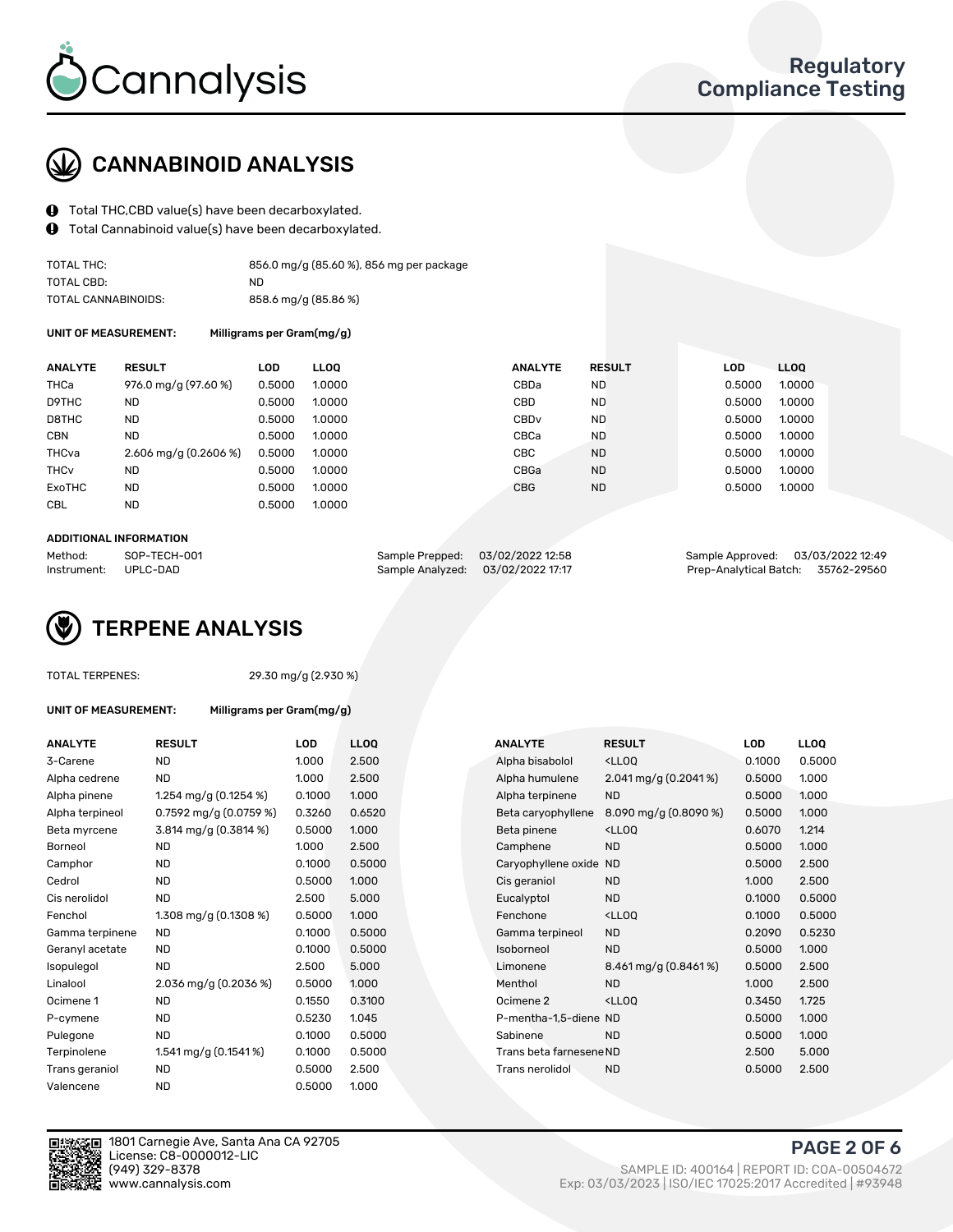

### Regulatory Compliance Testing

#### ADDITIONAL INFORMATION

Sample Analyzed: 03/02/2022 13:39

Method: SOP-TECH-027 Sample Prepped: 03/02/2022 13:37 Sample Approved: 03/03/2022 12:50



RESIDUAL PESTICIDE ANALYSIS PASS

UNIT OF MEASUREMENT: Micrograms per Gram(ug/g)

| <b>ANALYTE</b>    | <b>RESULT</b> | LOD    | LLOQ   | <b>ACTION LEVEL</b> |      | <b>ANALYTE</b>      | <b>RESULT</b> | LOD    | <b>LLOQ</b> | <b>ACTION LEVEL</b> |      |
|-------------------|---------------|--------|--------|---------------------|------|---------------------|---------------|--------|-------------|---------------------|------|
| Abamectin         | <b>ND</b>     | 0.0200 | 0.0400 | 0.1000              | Pass | Acephate            | <b>ND</b>     | 0.0200 | 0.0400      | 0.1000              | Pass |
| Acequinocyl       | <b>ND</b>     | 0.0200 | 0.0400 | 0.1000              | Pass | Acetamiprid         | <b>ND</b>     | 0.0200 | 0.0400      | 0.1000              | Pass |
| Aldicarb          | <b>ND</b>     | 0.0200 | 0.0400 | 0.0                 | Pass | Azoxystrobin        | <b>ND</b>     | 0.0200 | 0.0400      | 0.1000              | Pass |
| Bifenazate        | <b>ND</b>     | 0.0200 | 0.0400 | 0.1000              | Pass | <b>Bifenthrin</b>   | <b>ND</b>     | 0.0200 | 0.0400      | 3.000               | Pass |
| <b>Boscalid</b>   | <b>ND</b>     | 0.0200 | 0.0400 | 0.1000              | Pass | Carbaryl            | <b>ND</b>     | 0.0200 | 0.0400      | 0.5000              | Pass |
| Carbofuran        | <b>ND</b>     | 0.0200 | 0.0400 | 0.0                 | Pass | Chlorantraniliprole | <b>ND</b>     | 0.0200 | 0.0400      | 10.00               | Pass |
| Clofentezine      | <b>ND</b>     | 0.0200 | 0.0400 | 0.1000              | Pass | Coumaphos           | <b>ND</b>     | 0.0200 | 0.0400      | 0.0                 | Pass |
| Cyfluthrin        | <b>ND</b>     | 0.4000 | 1.000  | 2.000               | Pass | Cypermethrin        | <b>ND</b>     | 0.4000 | 1.000       | 1.000               | Pass |
| Daminozide        | <b>ND</b>     | 0.0200 | 0.0400 | 0.0                 | Pass | Diazinon            | <b>ND</b>     | 0.0200 | 0.0400      | 0.1000              | Pass |
| <b>Dichlorvos</b> | <b>ND</b>     | 0.0200 | 0.0400 | 0.0                 | Pass | Dimethoate          | <b>ND</b>     | 0.0200 | 0.0400      | 0.0                 | Pass |
| Dimethomorph      | <b>ND</b>     | 0.0200 | 0.0400 | 2.000               | Pass | <b>Ethoprophos</b>  | <b>ND</b>     | 0.0200 | 0.0400      | 0.0                 | Pass |
| Etofenprox        | <b>ND</b>     | 0.0200 | 0.0400 | 0.0                 | Pass | Etoxazole           | <b>ND</b>     | 0.0200 | 0.0400      | 0.1000              | Pass |
| Fenhexamid        | <b>ND</b>     | 0.0200 | 0.0400 | 0.1000              | Pass | Fenoxycarb          | <b>ND</b>     | 0.0200 | 0.0400      | 0.0                 | Pass |
| Fenpyroximate     | <b>ND</b>     | 0.0200 | 0.0400 | 0.1000              | Pass | Fipronil            | <b>ND</b>     | 0.0400 | 0.1000      | 0.0                 | Pass |
| Flonicamid        | <b>ND</b>     | 0.0200 | 0.0400 | 0.1000              | Pass | Fludioxonil         | <b>ND</b>     | 0.0200 | 0.0400      | 0.1000              | Pass |
| Hexythiazox       | <b>ND</b>     | 0.0200 | 0.0400 | 0.1000              | Pass | Imazalil            | <b>ND</b>     | 0.0200 | 0.0400      | 0.0                 | Pass |
| Imidacloprid      | <b>ND</b>     | 0.0200 | 0.0400 | 5.000               | Pass | Kresoxim methyl     | <b>ND</b>     | 0.0200 | 0.0400      | 0.1000              | Pass |
| Malathion         | <b>ND</b>     | 0.0200 | 0.0400 | 0.5000              | Pass | Metalaxyl           | <b>ND</b>     | 0.0200 | 0.0400      | 2.000               | Pass |
| Methiocarb        | <b>ND</b>     | 0.0200 | 0.0400 | 0.0                 | Pass | Methomyl            | <b>ND</b>     | 0.0200 | 0.0400      | 1.000               | Pass |
| Mevinphos         | <b>ND</b>     | 0.0200 | 0.0400 | 0.0                 | Pass | Myclobutanil        | <b>ND</b>     | 0.0200 | 0.0400      | 0.1000              | Pass |
| Naled             | <b>ND</b>     | 0.0200 | 0.0400 | 0.1000              | Pass | Oxamyl              | <b>ND</b>     | 0.0200 | 0.0400      | 0.5000              | Pass |
| Paclobutrazol     | <b>ND</b>     | 0.0200 | 0.0400 | 0.0                 | Pass | Permethrins         | <b>ND</b>     | 0.0400 | 0.1000      | 0.5000              | Pass |
| Phosmet           | <b>ND</b>     | 0.0200 | 0.0400 | 0.1000              | Pass | Piperonyl butoxide  | <b>ND</b>     | 0.0200 | 0.0400      | 3.000               | Pass |
| Prallethrin       | <b>ND</b>     | 0.0200 | 0.0400 | 0.1000              | Pass | Propiconazole       | <b>ND</b>     | 0.0200 | 0.0400      | 0.1000              | Pass |
| Propoxur          | <b>ND</b>     | 0.0200 | 0.0400 | 0.0                 | Pass | Pyrethrins          | <b>ND</b>     | 0.0200 | 0.0400      | 0.5000              | Pass |
| Pyridaben         | <b>ND</b>     | 0.0200 | 0.0400 | 0.1000              | Pass | Spinetoram          | <b>ND</b>     | 0.0200 | 0.0400      | 0.1000              | Pass |
| Spinosad          | <b>ND</b>     | 0.0300 | 0.0700 | 0.1000              | Pass | Spiromesifen        | <b>ND</b>     | 0.0200 | 0.0400      | 0.1000              | Pass |
| Spirotetramat     | <b>ND</b>     | 0.0200 | 0.0400 | 0.1000              | Pass | Spiroxamine         | <b>ND</b>     | 0.0200 | 0.0400      | 0.0                 | Pass |
| Tebuconazole      | <b>ND</b>     | 0.0200 | 0.0400 | 0.1000              | Pass | Thiacloprid         | <b>ND</b>     | 0.0200 | 0.0400      | 0.0                 | Pass |
| Thiamethoxam      | <b>ND</b>     | 0.0200 | 0.0400 | 5.000               | Pass | Trifloxystrobin     | <b>ND</b>     | 0.0200 | 0.0400      | 0.1000              | Pass |

#### ADDITIONAL INFORMATION

Method: SOP-TECH-002 Sample Prepped: 03/02/2022 12:49 Sample Approved: 03/03/2022 13:37<br>Sample Analyzed: 03/02/2022 12:59 Prep-Analytical Batch: 35758-29547 Prep-Analytical Batch: 35758-29547

PAGE 3 OF 6

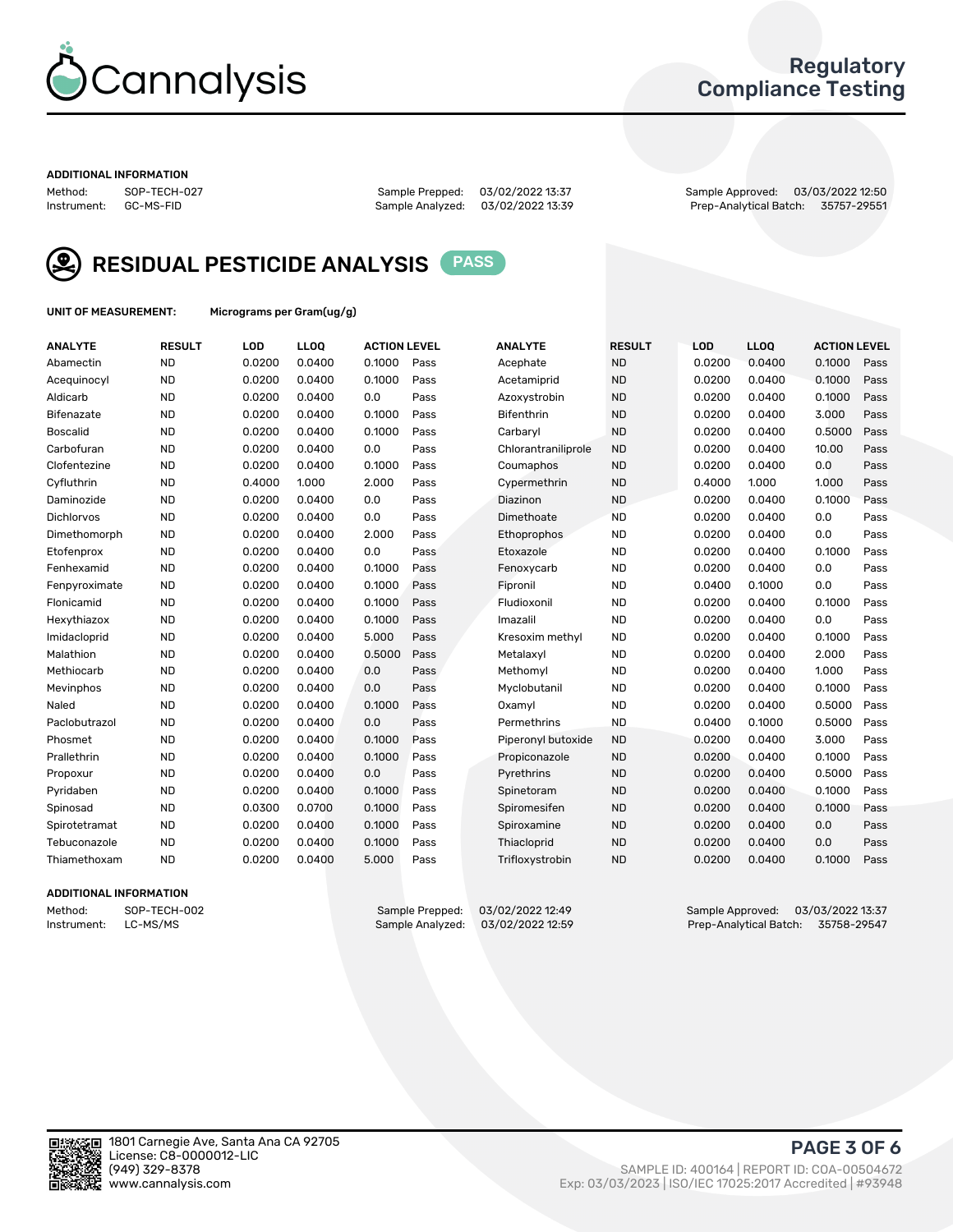

UNIT OF MEASUREMENT: Micrograms per Gram(ug/g)

## RESIDUAL PESTICIDE GC ANALYSIS PASS

| <b>ANALYTE</b>                | <b>RESULT</b>            | LOD    | <b>LLOO</b> | <b>ACTION LEVEL</b> |                                     | <b>ANALYTE</b>                       | <b>RESULT</b> | <b>LOD</b>       | <b>LLOO</b>            | <b>ACTION LEVEL</b>             |      |
|-------------------------------|--------------------------|--------|-------------|---------------------|-------------------------------------|--------------------------------------|---------------|------------------|------------------------|---------------------------------|------|
| Captan                        | ND                       | 0.1000 | 0.2000      | 0.7000              | Pass                                | Chlordane                            | <b>ND</b>     | 0.0109           | 0.0136                 | 0.0                             | Pass |
| Methyl parathion              | <b>ND</b>                | 0.0400 | 0.1000      | 0.0                 | Pass                                | <b>PCNB</b>                          | <b>ND</b>     | 0.0200           | 0.0400                 | 0.1000                          | Pass |
| Chlorfenapyr                  | <b>ND</b>                | 0.0800 | 0.1000      | 0.0                 | Pass                                | Chlorpyrifos                         | <b>ND</b>     | 0.0800           | 0.1000                 | 0.0                             | Pass |
| <b>ADDITIONAL INFORMATION</b> |                          |        |             |                     |                                     |                                      |               |                  |                        |                                 |      |
| Method:<br>Instrument:        | SOP-TECH-010<br>GC-MS/MS |        |             |                     | Sample Prepped:<br>Sample Analyzed: | 03/02/2022 12:49<br>03/02/2022 13:00 |               | Sample Approved: | Prep-Analytical Batch: | 03/03/2022 11:13<br>35759-29548 |      |

### 03/03/2022 11:13



UNIT OF MEASUREMENT: Micrograms per Gram(ug/g)

| <b>ANALYTE</b>    | <b>RESULT</b>                                                                                                                                                       | LOD    | <b>LLOO</b> | <b>ACTION LEVEL</b> |      | <b>ANALYTE</b>     | <b>RESULT</b>        | <b>LOD</b> | <b>LLOO</b> | <b>ACTION LEVEL</b> |      |
|-------------------|---------------------------------------------------------------------------------------------------------------------------------------------------------------------|--------|-------------|---------------------|------|--------------------|----------------------|------------|-------------|---------------------|------|
| Acetone           | <b>ND</b>                                                                                                                                                           | 50.00  | 100.0       | 5000                | Pass | Acetonitrile       | <b>ND</b>            | 50.00      | 100.0       | 410.0               | Pass |
| Benzene           | <b>ND</b>                                                                                                                                                           | 0.5000 | 1.000       | 1.000               | Pass | <b>Butane</b>      | 180.2 $\frac{10}{9}$ | 50.00      | 100.0       | 5000                | Pass |
| Chloroform        | <b>ND</b>                                                                                                                                                           | 0.5000 | 1.000       | 1.000               | Pass | Ethanol            | <b>ND</b>            | 50.00      | 100.0       | 5000                | Pass |
| Ethyl Acetate     | <b>ND</b>                                                                                                                                                           | 50.00  | 100.0       | 5000                | Pass | <b>Ethyl Ether</b> | <b>ND</b>            | 50.00      | 100.0       | 5000                | Pass |
| Ethylene oxide    | <b>ND</b>                                                                                                                                                           | 0.5000 | 1.000       | 1.000               | Pass | Heptane            | <b>ND</b>            | 50.00      | 100.0       | 5000                | Pass |
| Hexane            | <b>ND</b>                                                                                                                                                           | 50.00  | 100.0       | 290.0               | Pass | Isopropyl Alcohol  | <b>ND</b>            | 50.00      | 100.0       | 5000                | Pass |
| Methanol          | <b>ND</b>                                                                                                                                                           | 50.00  | 100.0       | 3000                | Pass | Methylene chloride | <b>ND</b>            | 0.5000     | 1.000       | 1.000               | Pass |
| Pentane           | <lloo< td=""><td>50.00</td><td>100.0</td><td>5000</td><td>Pass</td><td>Propane</td><td><b>ND</b></td><td>50.00</td><td>200.0</td><td>5000</td><td>Pass</td></lloo<> | 50.00  | 100.0       | 5000                | Pass | Propane            | <b>ND</b>            | 50.00      | 200.0       | 5000                | Pass |
| Toluene           | <b>ND</b>                                                                                                                                                           | 50.00  | 100.0       | 890.0               | Pass | Xvlenes            | <b>ND</b>            | 50.08      | 100.0       | 2170                | Pass |
| Trichloroethylene | <b>ND</b>                                                                                                                                                           | 0.5000 | 1.000       | 1.000               | Pass | 1.2-Dichloroethane | <b>ND</b>            | 0.5000     | 1.000       | 1.000               | Pass |
|                   |                                                                                                                                                                     |        |             |                     |      |                    |                      |            |             |                     |      |

#### ADDITIONAL INFORMATION

Method: SOP-TECH-021 Sample Prepped: 03/02/2022 13:38 Sample Approved: 03/03/2022 13:38<br>Sample Analyzed: 03/02/2022 13:38 Prep-Analytical Batch: 35756-29550

Prep-Analytical Batch: 35756-29550



UNIT OF MEASUREMENT: Cycle Threshold (Ct)

| <b>ANALYTE</b> | <b>RESULT</b>              | LOD   | <b>LLOO</b> |                  | <b>ACTION LEVEL</b> | <b>ANALYTE</b>   | <b>RESULT</b> | <b>LOD</b>             | <b>LLOO</b> |                  | <b>ACTION LEVEL</b> |
|----------------|----------------------------|-------|-------------|------------------|---------------------|------------------|---------------|------------------------|-------------|------------------|---------------------|
| A.fumigatus    | <b>ND</b>                  | 33.00 | 0.0         | 0.0              | Pass                | A. flavus        | <b>ND</b>     | 33.00                  | 0.0         | 0.0              | Pass                |
| A. niger       | <b>ND</b>                  | 33.00 | 0.0         | 0.0              | Pass                | A. terreus       | <b>ND</b>     | 33.00                  | 0.0         | 0.0              | Pass                |
| <b>STEC</b>    | <b>ND</b>                  | 33.00 | 0.0         | 0.0              | Pass                | Salmonella spp   | <b>ND</b>     | 33.00                  | 0.0         | 0.0              | Pass                |
|                | ADDITIONAL INFORMATION     |       |             |                  |                     |                  |               |                        |             |                  |                     |
| Method:        | SOP-TECH-016, SOP-TECH-022 |       |             |                  | Sample Prepped:     | 03/03/2022 07:17 |               | Sample Approved:       |             | 03/03/2022 14:07 |                     |
| Instrument:    | aPCR                       |       |             | Sample Analyzed: | 03/03/2022 07:19    |                  |               | Prep-Analytical Batch: |             | 35768-29562      |                     |

PAGE 4 OF 6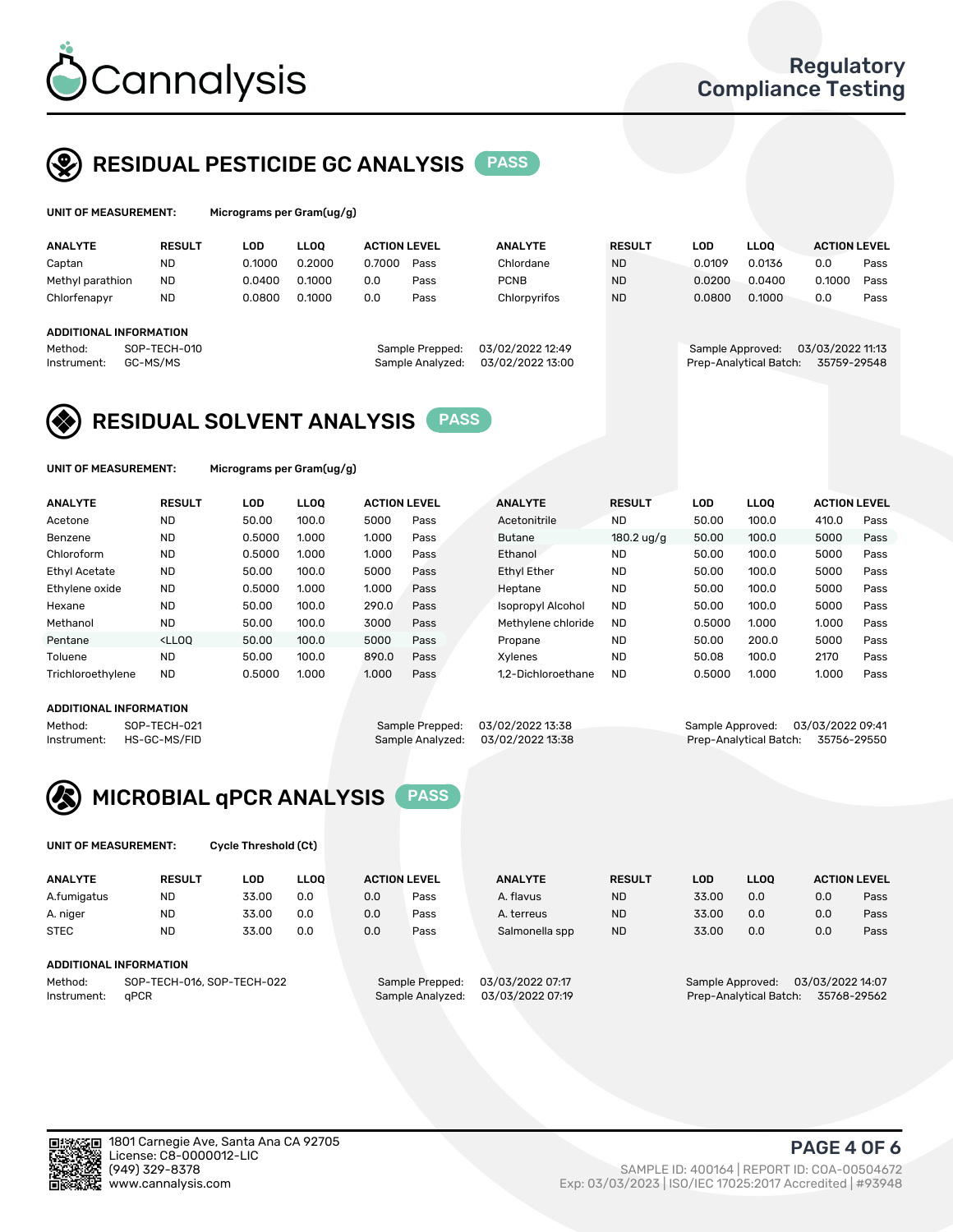



| UNIT OF MEASUREMENT:   |                               |            | Micrograms per Gram(ug/g) |                                     |  |                                      |               |                  |                        |                                 |      |  |
|------------------------|-------------------------------|------------|---------------------------|-------------------------------------|--|--------------------------------------|---------------|------------------|------------------------|---------------------------------|------|--|
| <b>ANALYTE</b>         | <b>RESULT</b>                 | <b>LOD</b> | <b>LLOO</b>               | <b>ACTION LEVEL</b>                 |  | <b>ANALYTE</b>                       | <b>RESULT</b> | <b>LOD</b>       | <b>LLOO</b>            | <b>ACTION LEVEL</b>             |      |  |
| Arsenic                | <b>ND</b>                     | 0.0120     | 0.1000                    | 0.2000<br>Pass                      |  | Cadmium                              | <b>ND</b>     | 0.0072           | 0.0500                 | 0.2000                          | Pass |  |
| Lead                   | <b>ND</b>                     | 0.0068     | 0.0500                    | 0.5000<br>Pass                      |  | Mercury                              | <b>ND</b>     | 0.0060           | 0.0500                 | 0.1000                          | Pass |  |
|                        | <b>ADDITIONAL INFORMATION</b> |            |                           |                                     |  |                                      |               |                  |                        |                                 |      |  |
| Method:<br>Instrument: | SOP-TECH-013<br>ICP-MS        |            |                           | Sample Prepped:<br>Sample Analyzed: |  | 03/03/2022 10:56<br>03/03/2022 11:49 |               | Sample Approved: | Prep-Analytical Batch: | 03/03/2022 15:26<br>35781-29572 |      |  |
| (纂)                    | <b>MYCOTOXINS ANALYSIS</b>    |            |                           | <b>PASS</b>                         |  |                                      |               |                  |                        |                                 |      |  |



UNIT OF MEASUREMENT: Micrograms per Kilogram(ug/kg)

| <b>ANALYTE</b>          | <b>RESULT</b> | LOD   | <b>LLOO</b> | <b>ACTION LEVEL</b> |      | <b>ANALYTE</b> | <b>RESULT</b> | LOD   | <b>LLOO</b> | <b>ACTION LEVEL</b> |      |
|-------------------------|---------------|-------|-------------|---------------------|------|----------------|---------------|-------|-------------|---------------------|------|
| Aflatoxin B1            | <b>ND</b>     | 1.000 | 2.000       |                     | N/A  | Aflatoxin B2   | <b>ND</b>     | 2.000 | 5.000       |                     | N/A  |
| Aflatoxin G1            | <b>ND</b>     | 2.000 | 5.000       |                     | N/A  | Aflatoxin G2   | <b>ND</b>     | 2.000 | 5.000       |                     | N/A  |
| <b>Total Aflatoxins</b> | <b>ND</b>     | 10.00 | 14.00       | 20.00               | Pass | Ochratoxin A   | <b>ND</b>     | 1.000 | 2.000       | 20.00               | Pass |
|                         |               |       |             |                     |      |                |               |       |             |                     |      |
| ADDITIONAL INFORMATION  |               |       |             |                     |      |                |               |       |             |                     |      |

#### ADDITIONAL INFORMATION

Method: SOP-TECH-020 Sample Prepped: 03/02/2022 13:21 Sample Approved: 03/03/2022 12:19 Instrument: LC-MS/MS Sample Analyzed: 03/02/2022 13:54 Prep-Analytical Batch: 35755-29552

# FILTH & FOREIGN MATERIAL ANALYSIS PASS

UNIT OF MEASUREMENT: Filth and Foreign Matter (%, #/3g)

| <b>ANALYTE</b>                                              | <b>RESULT</b> | LOD | <b>LLOO</b> | <b>ACTION LEVEL</b>                 |      | <b>ANALYTE</b>                       | <b>RESULT</b> | LOD | <b>LLOO</b>                                                                   | <b>ACTION LEVEL</b> |      |  |
|-------------------------------------------------------------|---------------|-----|-------------|-------------------------------------|------|--------------------------------------|---------------|-----|-------------------------------------------------------------------------------|---------------------|------|--|
| IF RH ME                                                    | <b>ND</b>     | 0.0 | 0.0         | 1.000                               | Pass | <b>IFM</b>                           | <b>ND</b>     | 0.0 | 0.0                                                                           | 25.00               | Pass |  |
| Mold                                                        | <b>ND</b>     | 0.0 | 0.0         | 25.00                               | Pass | <b>SSCD</b>                          | <b>ND</b>     | 0.0 | 0.0                                                                           | 25.00               | Pass |  |
| ADDITIONAL INFORMATION                                      |               |     |             |                                     |      |                                      |               |     |                                                                               |                     |      |  |
| SOP-TECH-009<br>Method:<br>Instrument:<br>Visual Inspection |               |     |             | Sample Prepped:<br>Sample Analyzed: |      | 03/03/2022 11:19<br>03/03/2022 11:20 |               |     | 03/03/2022 11:21<br>Sample Approved:<br>Prep-Analytical Batch:<br>35788-29567 |                     |      |  |



PAGE 5 OF 6